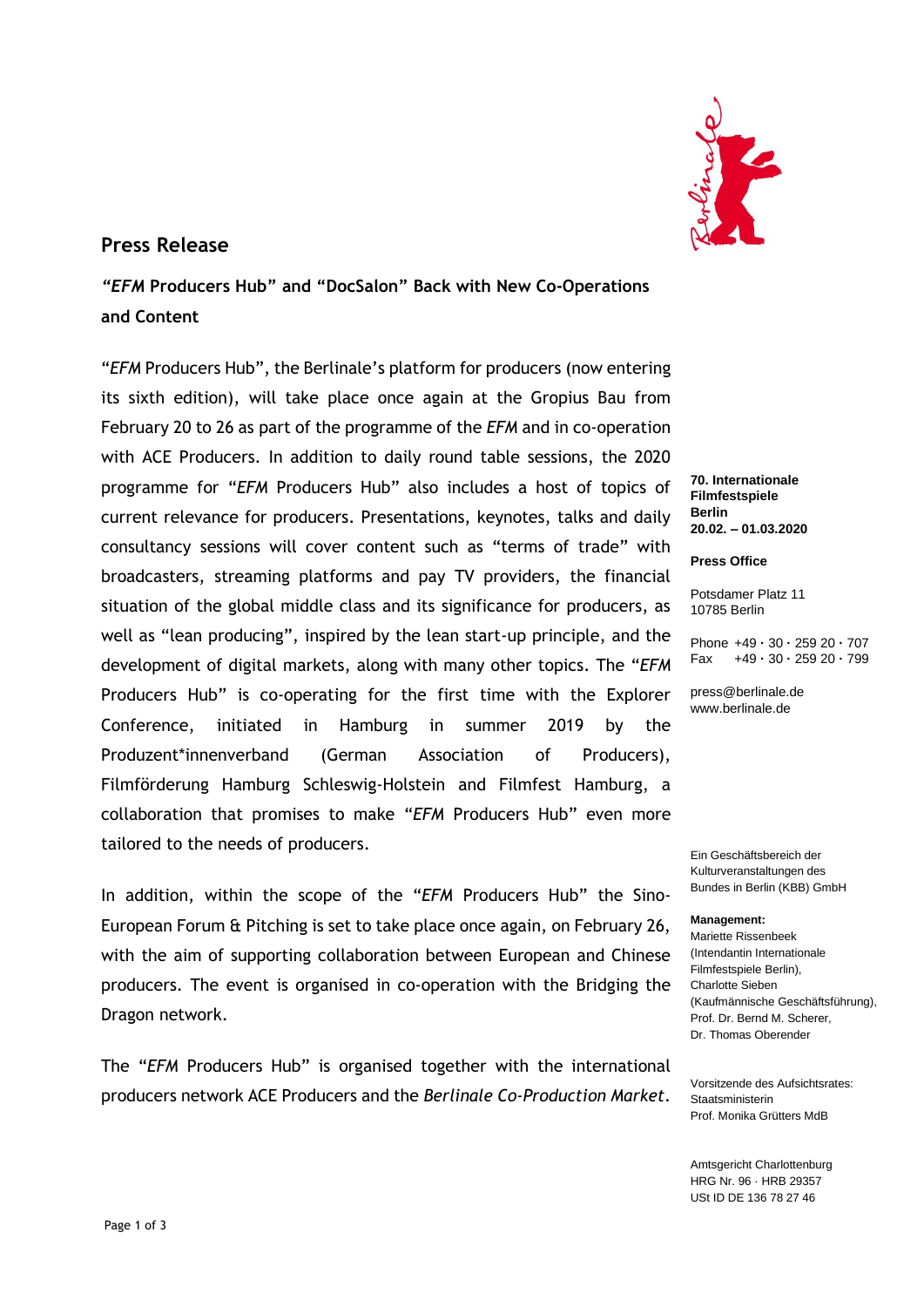

## **Press Release**

#### **Numerous New Features at "DocSalon"**

For the twelfth time, from February 21 to 26 the "DocSalon" of the *EFM* is bringing together practitioners from the documentary film world in Berlin for networking and exchange on the second floor of the Gropius Bau. In addition to the familiar formats, "Meet the Festivals", the "SalonTalks" and "Face-Time with the Experts", "DocSalon" will feature three exciting new developments.

On February 25, an "Archive Day" will take place for the first time in Germany, featuring a mix of social and thematic components. Twelve of the most renowned international film archives will be on hand to inform market attendees about their collections and field concrete enquiries. In the scope of a special sneak preview, rbb, ARTE, zero one film and bauder film will be presenting the first episode of *Berlin 1945*, a documentary series composed entirely of archival materials. Visual researchers Elizabeth Klinck (CA) and Monika Preischl (D) will co-moderate a talk treating the professional work of archival research, the role of archive producers and licensing. Additionally, a conversation between representatives from archives and production companies will compare the differing approaches to archival research found around the world.

With the "DocSalon Toolbox Programme", "DocSalon" and the "*EFM*  Diversity & Inclusion Initiative" are presenting a jointly developed pilot project that is specifically intended for international delegations of documentary creatives from underrepresented groups. Based on existing "DocSalon" formats ("Meet the Festivals" and "Face-Time with the Experts") and additional modules such as tailor-made workshops and oneon-one meetings, the program aims to provide a tool kit of relevant industry and business know-how under the guidance of consultants and coordinators, while also providing numerous opportunities for exchange